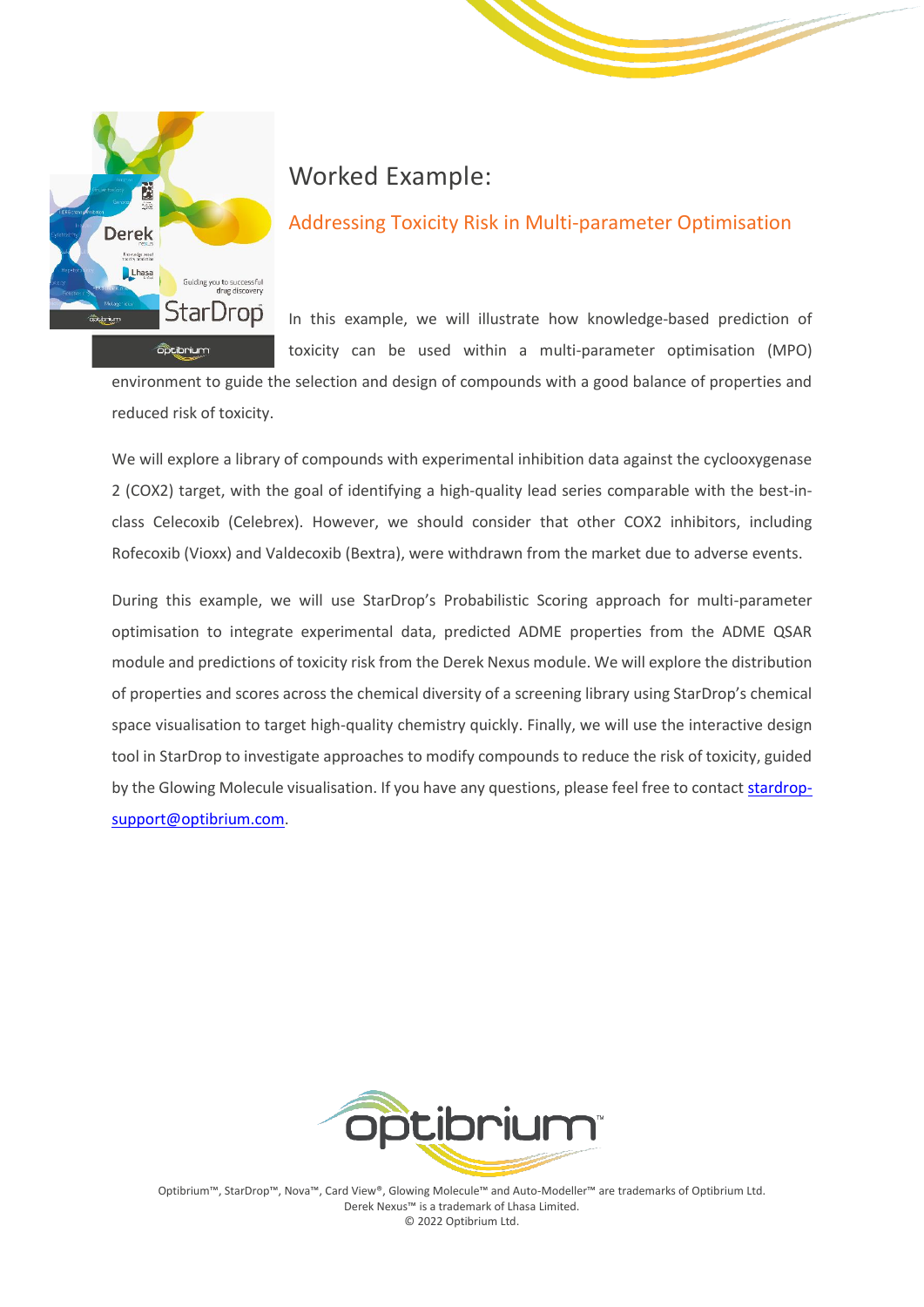### Exercise

#### Compound Selection

• In StarDrop, select **Open** from the **File** menu and open the StarDrop project file **COX2.sdproj**.

| Select file(s) to open                           |                                 |                      |              |                                         | ×                  |
|--------------------------------------------------|---------------------------------|----------------------|--------------|-----------------------------------------|--------------------|
| $\leftarrow$ $\rightarrow$<br>$\rightsquigarrow$ | « Worked examples » Derek Nexus | $\checkmark$         | Ō            | <b>Search Derek Nexus</b><br>Ω          |                    |
| Organise $\blacktriangleright$<br>New folder     |                                 |                      |              | 胆→                                      | Q<br>m             |
| This PC                                          | ∧<br>A.<br>$\Delta$             | <b>Date modified</b> |              | Type                                    | Size               |
| <b>3D Objects</b>                                | ☑ ↓ COX2.sdproj                 | 16/12/2019 09:14     |              | Star <sup>p</sup> , op Project          | 192 KB             |
| Desktop                                          |                                 |                      |              |                                         |                    |
| 麠<br>Documents                                   |                                 |                      |              |                                         |                    |
| Downloads                                        |                                 |                      |              |                                         |                    |
| Music                                            |                                 |                      |              |                                         |                    |
| <b>Pictures</b>                                  |                                 |                      |              |                                         |                    |
| <b>Videos</b>                                    | $\vee$ <                        |                      |              |                                         | $\rightarrow$      |
| File name:                                       | COX2.sdproj                     |                      | $\checkmark$ | Supported Files(*.sdproj *.add * $\vee$ |                    |
|                                                  |                                 |                      |              | Open.                                   | Cancel<br>$\ldots$ |
|                                                  |                                 |                      |              |                                         |                    |

The project contains a data set of 152 compounds with potency data (pK<sub>i</sub>) against the COX2 target. This represents a small library of compounds screened for potency and from which we would like to identify a high-quality lead series.

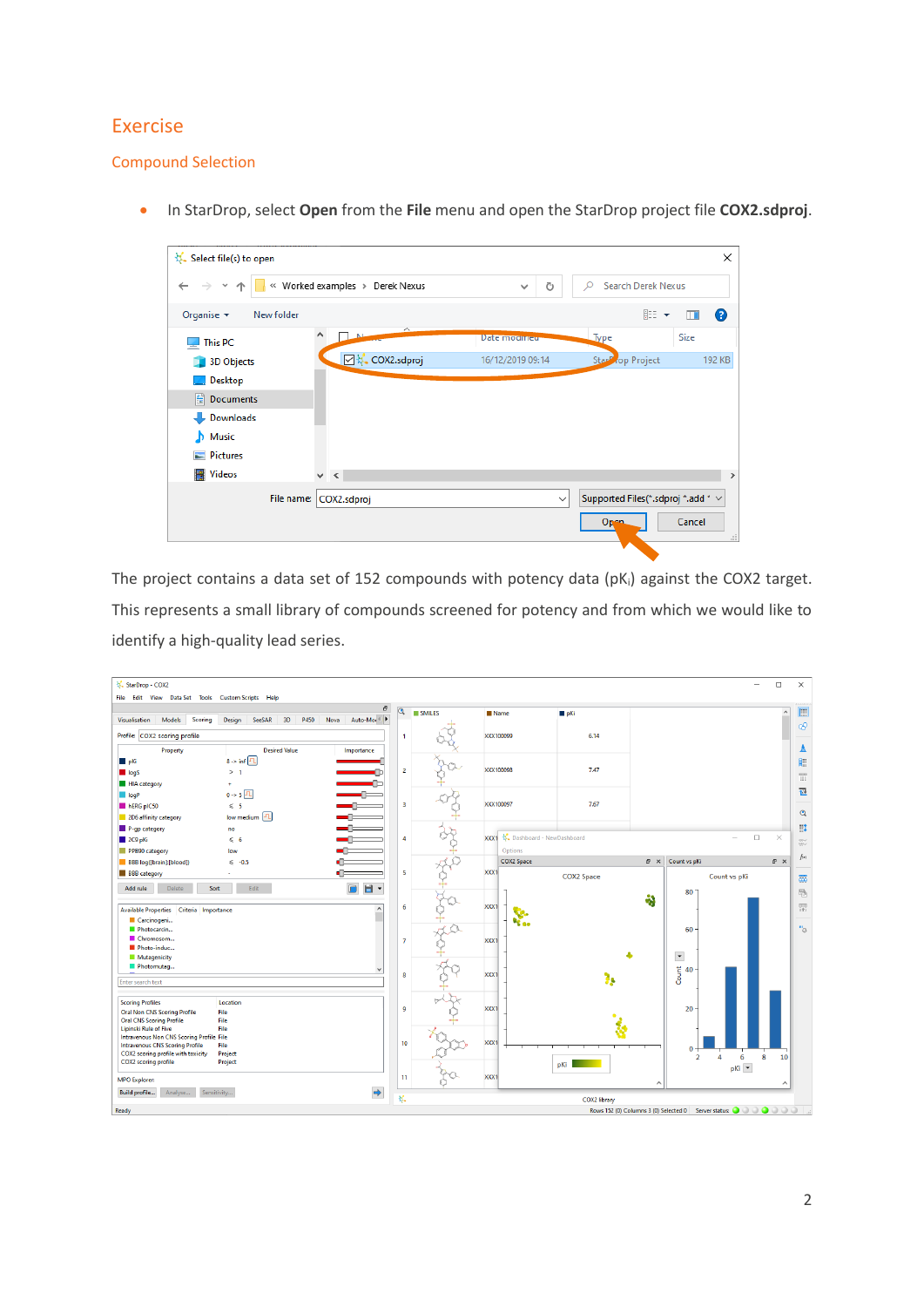The project also contains a dashboard displaying two charts. On the right is a histogram showing the distribution of pK<sup>i</sup> values across the data set. On the left is a chemical space representation of the compounds. Each point in the chemical space represents one compound, and hovering the mouse

over a point will display a pop-up of the structure. Any selections made in the data set or the charts will be reflected everywhere else.

> • Select the righthand histogram bar to select the compounds with the highest pK<sub>i</sub> values.



In the chemical space, we can see the clusters containing the most potent compounds (by default coloured in yellow). However, the most potent compounds are not necessarily the best starting point for a high-quality lead series; ideally, we would like to identify a potent series that is also likely to have an appropriate balance of absorption, distribution, metabolism and elimination (ADME) properties. StarDrop's Probabilistic Scoring approach to MPO makes it easy to identify the chemistries that are most likely to achieve the required profile.

In the **Scoring** area, the project contains a **COX2 scoring profile** that we have already created.

• Click on the button at the bottom of the **Scoring** area to calculate the score for each compound based on the experimental potency and predicted ADME properties. The models required to predict the ADME properties in the profile will be run automatically, and the results will appear as columns in the data set.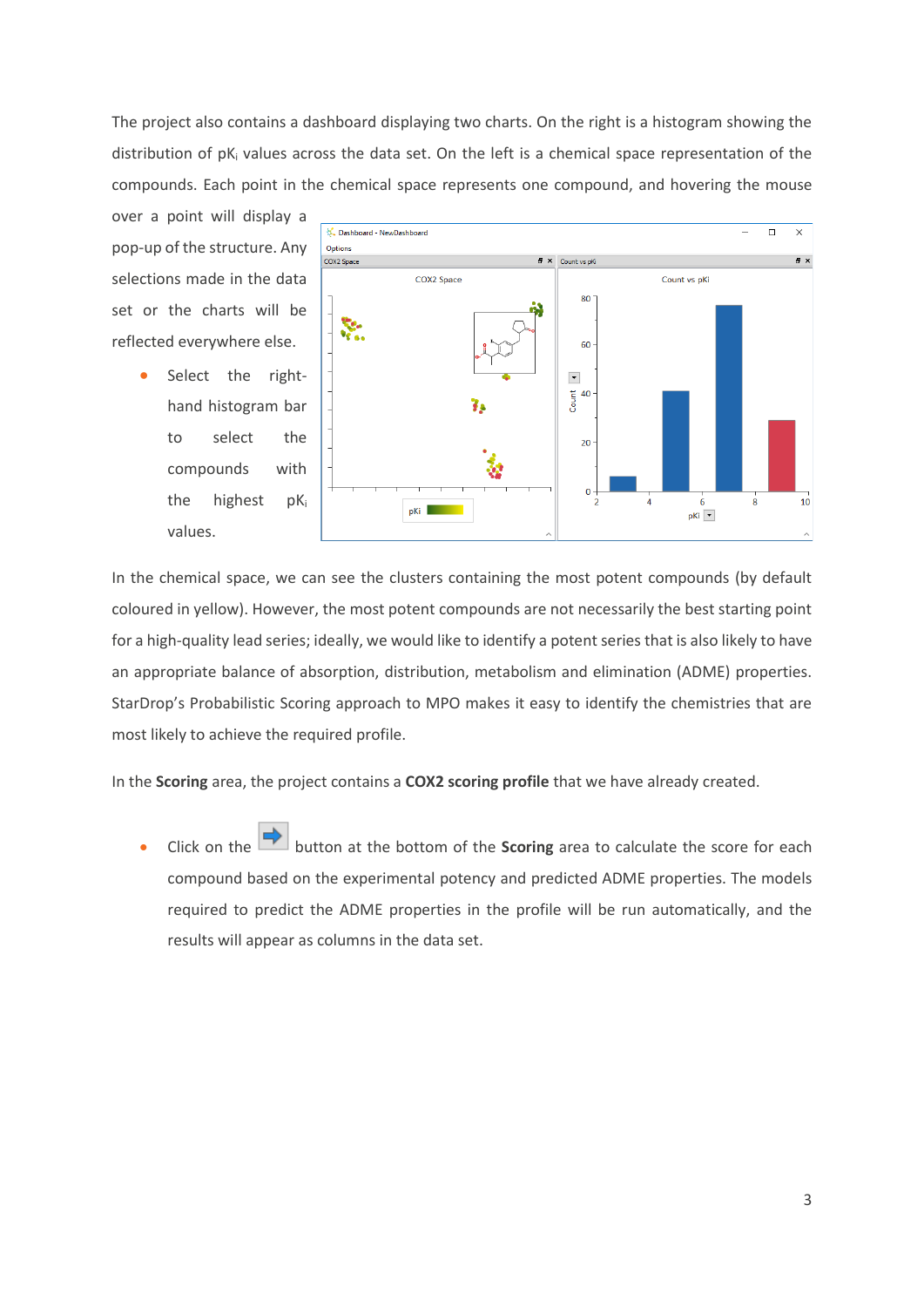| StarDrop - COX2<br>File Edit View Data Set Tools Custom Scripts Help |                                                                                    |                         |                             |        |                          |                   |                       |                      |                                                                                                                                                            | $\Box$         | $\times$       |
|----------------------------------------------------------------------|------------------------------------------------------------------------------------|-------------------------|-----------------------------|--------|--------------------------|-------------------|-----------------------|----------------------|------------------------------------------------------------------------------------------------------------------------------------------------------------|----------------|----------------|
| <b>Scoring</b><br>Visualisation<br>Models                            | $\varXi$<br>SeeSAR<br>3D<br>P450<br><b>Design</b><br>Nova<br>Auto-Mor <sup>4</sup> | $\overline{\mathbf{Q}}$ | <b>COX2</b> scoring profile |        | SMILES                   | Name              | $p$ Ki                |                      | logS                                                                                                                                                       | $\blacksquare$ | 圓              |
| Profile: COX2 scoring profile                                        |                                                                                    |                         |                             | 0.0363 |                          | XXX100099         |                       | 6.14                 | 2.78                                                                                                                                                       |                | Q <sub>1</sub> |
| Property                                                             | <b>Desired Value</b><br>Importance                                                 |                         |                             |        |                          |                   |                       |                      |                                                                                                                                                            |                | A              |
| $p$ Ki                                                               | $8 \rightarrow \inf$ TL                                                            |                         |                             |        |                          |                   |                       |                      |                                                                                                                                                            |                |                |
| $\blacksquare$ logS                                                  | >1                                                                                 | $\overline{2}$          |                             | 0.162  |                          | XXX100098         |                       | 7.47                 | 1.55                                                                                                                                                       |                | 里              |
|                                                                      | <u>ana</u> p                                                                       |                         |                             |        |                          |                   |                       |                      |                                                                                                                                                            |                | 雷              |
| HIA category                                                         |                                                                                    |                         |                             |        |                          |                   |                       |                      |                                                                                                                                                            |                | 包              |
| logP                                                                 | $0 - 5$ $\boxed{7}$<br>-n-                                                         |                         |                             | 0.0622 |                          | XXX100097         |                       | 7.67                 | $-0.00708$                                                                                                                                                 |                |                |
| hERG pIC50                                                           | $\leqslant$ 5                                                                      | $\overline{\mathbf{3}}$ |                             |        |                          |                   |                       |                      |                                                                                                                                                            |                | $\mathbf{Q}$   |
| 2D6 affinity category                                                | low medium TL                                                                      |                         |                             |        |                          |                   |                       |                      |                                                                                                                                                            |                |                |
| P-qp category                                                        | no                                                                                 |                         |                             |        |                          |                   |                       |                      |                                                                                                                                                            |                | 群              |
| 2C9pKi                                                               | $\leqslant 6$                                                                      | А                       |                             | 0.275  | Dashboard - NewDashboard |                   |                       |                      | $\Box$<br>$\overline{\phantom{a}}$                                                                                                                         | $\times$       | 影              |
| PPB90 category                                                       | low                                                                                |                         |                             |        | Options                  |                   |                       |                      |                                                                                                                                                            |                |                |
| BBB log([brain]:[blood])                                             | $\leq$ -0.5                                                                        |                         |                             |        | <b>COX2 Space</b>        |                   | $\bar{\sigma} \times$ | Count vs pKi         |                                                                                                                                                            | a x            | fix            |
| <b>BBB</b> category                                                  | ÷.                                                                                 | ß,                      |                             | 0.0196 |                          | <b>COX2 Space</b> |                       |                      | Count vs pKi                                                                                                                                               |                | 靐              |
| Delete<br>Add rule<br>Sort                                           | $\blacksquare$<br>日、<br>Edit                                                       |                         |                             |        |                          |                   |                       | 80                   |                                                                                                                                                            |                | 最              |
|                                                                      |                                                                                    |                         |                             |        |                          |                   | ÷                     |                      |                                                                                                                                                            |                |                |
| Available Properties Criteria Importance                             | $\boldsymbol{\wedge}$                                                              | 6                       |                             | 0.136  | R.                       |                   |                       |                      |                                                                                                                                                            |                | 盟              |
| Carcinogeni                                                          |                                                                                    |                         |                             |        | ч.                       |                   |                       |                      |                                                                                                                                                            |                |                |
| Photocarcin                                                          |                                                                                    |                         |                             |        |                          |                   |                       | 60                   |                                                                                                                                                            |                | $n_{\odot}$    |
| Chromosom                                                            |                                                                                    |                         |                             | 0.107  |                          |                   |                       |                      |                                                                                                                                                            |                |                |
| Photo-induc                                                          |                                                                                    |                         |                             |        |                          |                   |                       |                      |                                                                                                                                                            |                |                |
| <b>Mutagenicity</b>                                                  |                                                                                    |                         |                             |        |                          |                   |                       | $\blacktriangledown$ |                                                                                                                                                            |                |                |
| Photomutaq                                                           |                                                                                    | R                       |                             | 0.0721 |                          |                   |                       | $\frac{2}{5}$ 40     |                                                                                                                                                            |                |                |
| Enter search text                                                    |                                                                                    |                         |                             |        |                          |                   |                       |                      |                                                                                                                                                            |                |                |
|                                                                      |                                                                                    |                         |                             |        |                          |                   |                       |                      |                                                                                                                                                            |                |                |
| <b>Scoring Profiles</b>                                              | Location                                                                           |                         |                             |        |                          |                   |                       |                      |                                                                                                                                                            |                |                |
| <b>Oral Non CNS Scoring Profile</b>                                  | File                                                                               | o                       |                             | 0.227  |                          |                   |                       | 20                   |                                                                                                                                                            |                |                |
| <b>Oral CNS Scoring Profile</b><br>Lipinski Rule of Five             | File<br>File                                                                       |                         |                             |        |                          |                   |                       |                      |                                                                                                                                                            |                |                |
| Intravenous Non CNS Scoring Profile File                             |                                                                                    |                         |                             |        |                          |                   |                       |                      |                                                                                                                                                            |                |                |
| <b>Intravenous CNS Scoring Profile</b>                               | File                                                                               | 10                      |                             | 0.0483 |                          |                   |                       | $\Omega$             |                                                                                                                                                            |                |                |
| COX2 scoring profile with toxicity                                   | Project                                                                            |                         |                             |        |                          |                   |                       | $\overline{2}$       | $\overline{4}$<br>6                                                                                                                                        | 8<br>10        |                |
| COX2 scoring profile                                                 | Project                                                                            |                         |                             |        |                          | pKi               |                       |                      | pKi -                                                                                                                                                      |                |                |
| <b>MPO Explorer:</b>                                                 |                                                                                    | 11<br>$\langle$         |                             | 0.166  |                          |                   | ́                     |                      |                                                                                                                                                            |                |                |
| Build profile<br>Analyse                                             | Sensitivity                                                                        |                         |                             |        |                          | COX2 library      |                       |                      |                                                                                                                                                            |                |                |
| Ready                                                                |                                                                                    |                         |                             |        |                          |                   |                       |                      | Rows 152 (0) Columns 14 (0) Selected 29 Server status:<br><br><br><br><br><br><br><br><br><br><br><br><br><br><br><br><br><br><br><br><br><br><br><br><br> |                |                |
|                                                                      |                                                                                    |                         |                             |        |                          |                   |                       |                      |                                                                                                                                                            |                |                |
|                                                                      |                                                                                    |                         |                             |        |                          |                   |                       |                      |                                                                                                                                                            |                |                |

• Right-click on the **COX2 scoring profile** column header in the data set and select **Descending** from the **Sort** menu. The highest scoring compounds will move to the top of the data set.

| Q              | <b>COX2</b> scoring profile |        | SMILES                               | <b>Name</b> |            |
|----------------|-----------------------------|--------|--------------------------------------|-------------|------------|
|                |                             | 0.0363 | <b>Delete</b><br>Insert<br>Duplicate |             | 0099       |
|                |                             |        | Sort                                 |             | Ascending  |
|                |                             |        | Sort by Confidence                   | ٠           | Descending |
| $\overline{2}$ |                             | 0.162  | Edit                                 |             | 0098       |
|                |                             |        | Copy                                 |             |            |
|                |                             |        | Show Only Columns Involved           |             |            |
| 3              |                             | 0.0622 | $0 = 5 = 0$                          |             | XXX100097  |

We can colour the points in the chemical space by the overall score.

- Click somewhere in the chemical space where there are no compounds to clear the selection.
- Click the arrow in the bottom-right corner of the chemical space to display the controls and then click on the **Format** button  $\begin{array}{|c|c|c|}\n\hline\n\vdots\n\end{array}$ .
- In the **Format Chart Data** dialogue, choose to **Colour by** the **COX2 scoring profile** and then click the **Close** button.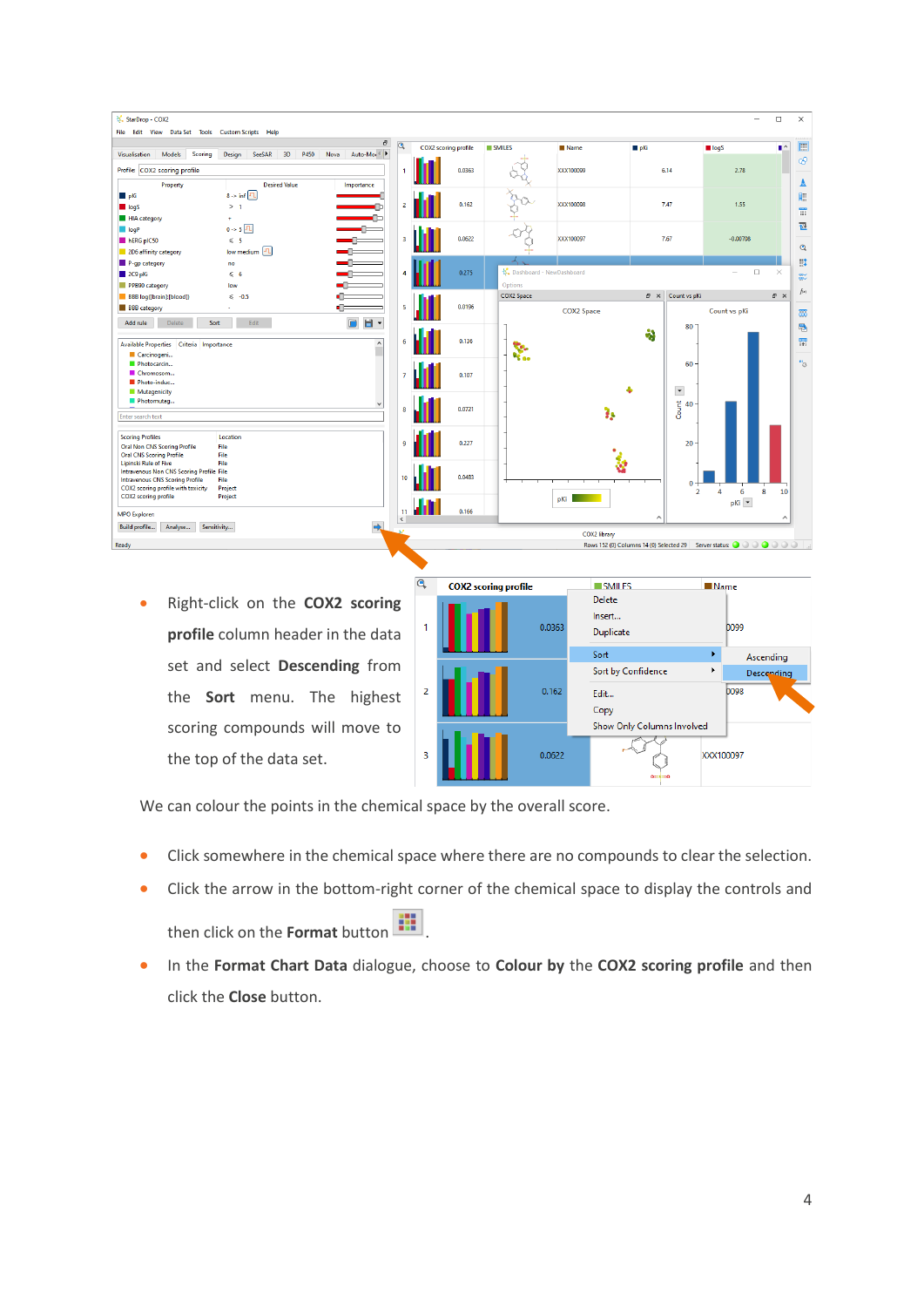

• Click the small arrow below the chemical space again to hide the controls.

From this, we can see that the most potent cluster is no longer yellow, indicating that it is unlikely to have acceptable ADME properties. Alternative regions have more yellow points and are more likely to have good potency and good ADME properties. Note that Celecoxib is one of the top-scoring compounds, giving us confidence that the scoring profile prioritises high-quality compounds for COX2 inhibitors.

Select row 7 in the data set (Celecoxib) to highlight this compound in red in the chemical space. Note that two other regions circled to the right are indicated as potential regions of high-quality chemistry.



So far, we have not considered the potential for toxicity, and for this, we will use the **Derek Nexus** module for StarDrop.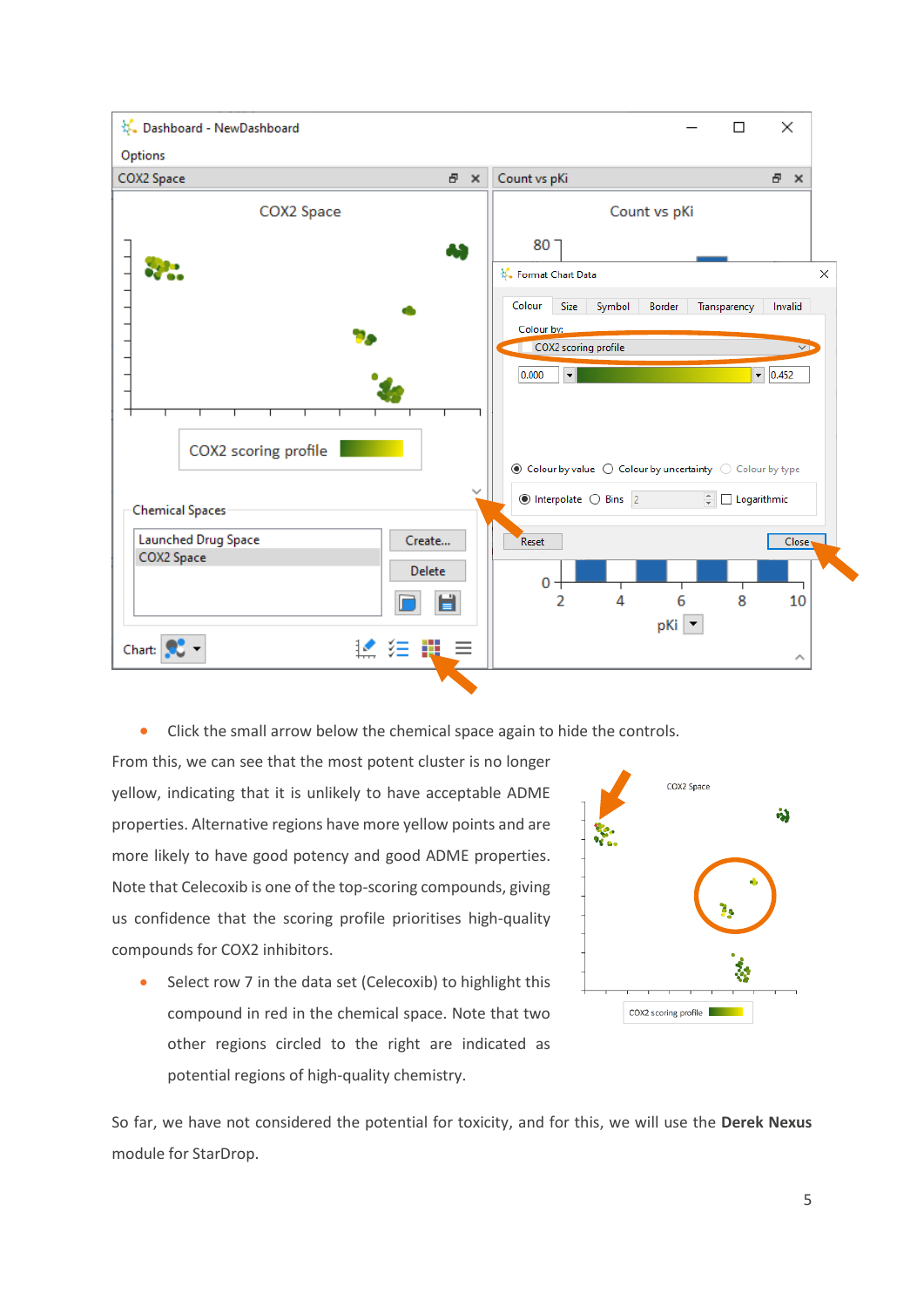• Click on the **Models** tab.

At the bottom of the list of models, you will see the **Derek Nexus** branch of models.

- From the list, select the **Carcinogenicity**, **Genotoxicity** and **Hepatotoxicity** endpoints by checking the adjacent boxes, as shown below (**Note:** Hepatotoxicity is in the **Organ toxicity** branch under **Derek Nexus**).
- Click the button to run these predictions. This will take a few minutes, and although the columns will be created immediately, the results will be filled in as they are returned from the server.



• Minimise the dashboard and scroll across the data set to see the predictions for the individual endpoints.

These correspond to structural alerts with levels of likelihood based on precedence from experimental data. A **No report** outcome for an endpoint indicates that the query compound does not contain any structural alerts associated with that endpoint, and there are no reasons based on the physical properties of the compound to predict either activity or inactivity. In ascending order of likelihood, other possible results are: **Inactive**, **Equivocal**, **Plausible** and **Probable**. Alerts are highlighted in orange, as shown below. From this, we can see that there is an indication of the potential for toxicity of some of the top-scoring compounds.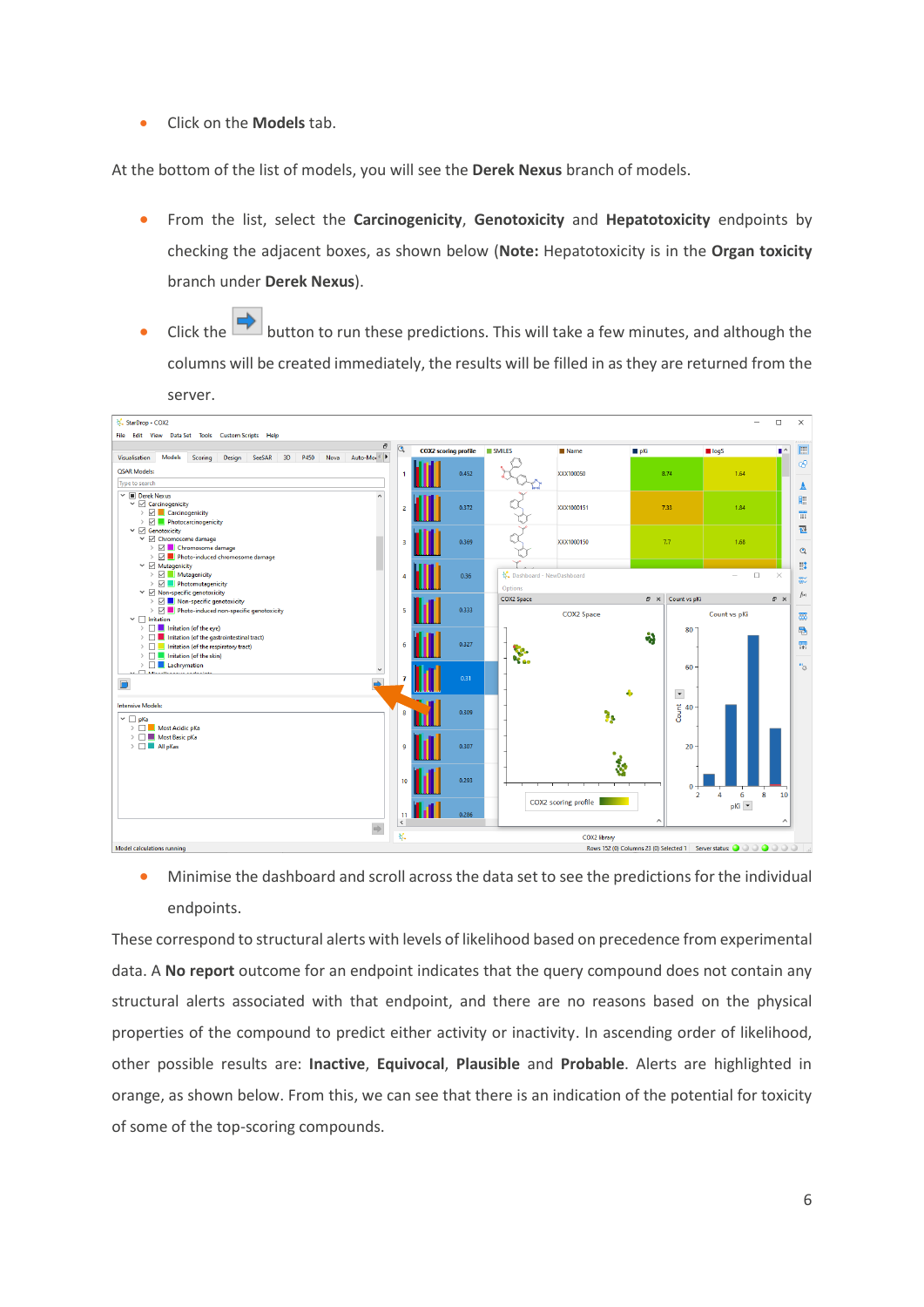| StarDrop - COX2<br>File Edit View Data Set Tools Custom Scripts Help                                                                                                                        |                         |                 |                   |              |                                                                           | -                | $\Box$        | ×                 |
|---------------------------------------------------------------------------------------------------------------------------------------------------------------------------------------------|-------------------------|-----------------|-------------------|--------------|---------------------------------------------------------------------------|------------------|---------------|-------------------|
| Ð<br><b>Models</b><br>SeeSAR<br>3D<br>P450<br>Nova<br>Visualisation<br>Scoring<br>Design<br>Auto-Mor <sup>4</sup>                                                                           | $\overline{\mathbf{Q}}$ | >s Mutagenicity | Photomutagenicity |              | Non-specific genotoxici Photo-induced non-spe PHepatotoxicity             |                  | $\land$       | 圖                 |
| <b>OSAR Models:</b>                                                                                                                                                                         | 1                       | No report       | No report         | No report    | No report                                                                 | No report        |               | œ                 |
| Type to search                                                                                                                                                                              |                         |                 |                   |              |                                                                           |                  |               | A                 |
| $\vee$ <b>III</b> Derek Nexus<br>$\lambda$<br>$\vee$ $\vee$ Carcinogenicity<br>$\triangleright \triangleright$ $\Box$ Carcinogenicity<br>$\triangleright$ $\heartsuit$ Photocarcinogenicity | $\overline{2}$          | No report       | No report         | No report    | No report                                                                 | Plausible        |               | 里<br>Ħ            |
| $\vee$ $\vee$ Genotoxicity<br>$\vee$ $\boxdot$ Chromosome damage<br>> < Chromosome damage<br>> < Photo-induced chromosome damage                                                            | $\overline{\mathbf{3}}$ | No report       | No report         | No report    | No report                                                                 | Plausible        |               | 但<br>$\mathbf{Q}$ |
| $\vee$ $\Box$ Mutagenicity<br>$\triangleright$ $\boxdot$ Mutagenicity<br>$\triangleright$ $\Box$ Photomutagenicity                                                                          | 4                       | No report       | No report         | No report    | No report                                                                 | <b>Plausible</b> |               | <b>III</b><br>影   |
| $\vee$ $\heartsuit$ Non-specific genotoxicity<br>> < Non-specific genotoxicity<br>> < Photo-induced non-specific genotoxicity<br>$\vee$ $\Box$ Irritation                                   | 5                       | No report       | No report         | No report    | No report                                                                 | Equivocal        |               | f(x)<br>靐         |
| $\triangleright$ $\Box$ Irritation (of the eye)<br>>     Irritation (of the respiratory tract)<br>$\triangleright$ $\Box$ Irritation (of the skin)                                          | 6                       | No report       | No report         | No report    | No report                                                                 | Equivocal        |               | 晶<br>盟            |
| $\angle$ $\Box$ Lachrymation<br>$\checkmark$<br><b>CONSTRUCTION</b><br>$\Rightarrow$<br>$\blacksquare$                                                                                      | $\overline{7}$          | No report       | No report         | No report    | No report                                                                 | Equivocal        |               | $\mathrm{^{R1}G}$ |
| <b>Intensive Models:</b><br>$\vee$ $\Box$ pKa<br>> Most Acidic pKa                                                                                                                          | 8                       | No report       | No report         | No report    | No report                                                                 | Equivocal        |               |                   |
| $\triangleright$ $\blacksquare$ Most Basic pKa<br>$\triangleright$ $\Box$ All pKas                                                                                                          | 9                       | No report       | No report         | No report    | No report                                                                 | Equivocal        |               |                   |
|                                                                                                                                                                                             | 10                      | No report       | No report         | No report    | No report                                                                 | Equivocal        |               |                   |
|                                                                                                                                                                                             | 11<br>$\langle$         | No report       | No report         | No report    | No report                                                                 | Equivocal        | $\rightarrow$ |                   |
| $\Rightarrow$<br>Ready                                                                                                                                                                      | 桨                       |                 |                   | COX2 library | Rows 152 (0) Columns 23 (0) Selected 1 Server status: (2) (2) (2) (2) (2) |                  |               |                   |

We can visualise the results in the library's chemical space.

- Restore the dashboard.
- In the chemical space plot window, open the controls again and change the formatting to colour by the **Hepatotoxicity**.

In the resulting chemical space (shown right), we can see that some regions of the chemical space are highlighted as having an 'equivocal' or 'plausible' likelihood of hepatotoxicity, including one of the high scoring regions.

Hepatotoxicity ● No report ● Inactive ● Equivocal ● Plausible ● Probable

COX2 Space

We can include the toxicity predictions in a scoring profile to prioritise potent compounds with a good

balance of ADME properties and a reduced risk of toxicity.

- Change to the **Scoring** area again and select the file **COX2 scoring profile with toxicity** from the list at the bottom. This is another scoring profile that we have already saved as part of the project.
- Click on the button to calculate the score for each compound based on the experimental potency and predicted ADME properties and toxicities.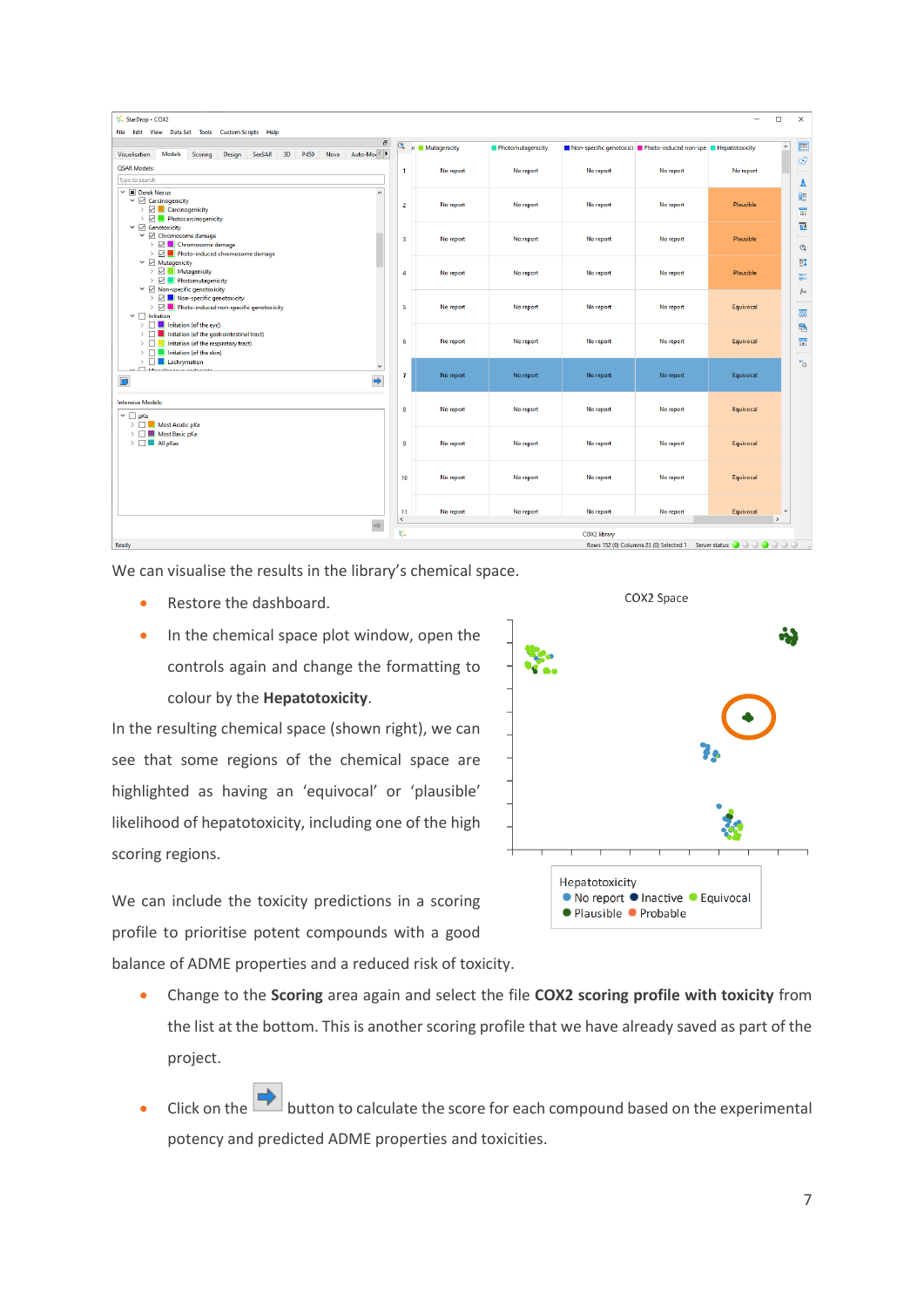**Note:** You will see a warning about some of the data having zero uncertainty but click the **OK** button.



- Right-click on the header of the new score column and sort the data set in descending order again.
- Colour the points in the chemical space using the new score calculated with the toxicity endpoints in the same way as we did before.

We can see that the region of the chemical space circled on the right contains the majority of the topscoring compounds. This indicates that this chemistry has the highest chance of providing a high-quality series.



You can find the corresponding points in the data set by drawing around the points in the chemical space with the mouse.

Based on these results, an appropriate strategy would be to focus experimental and synthetic resources on the highest scoring compounds identified above. However, given the potency and good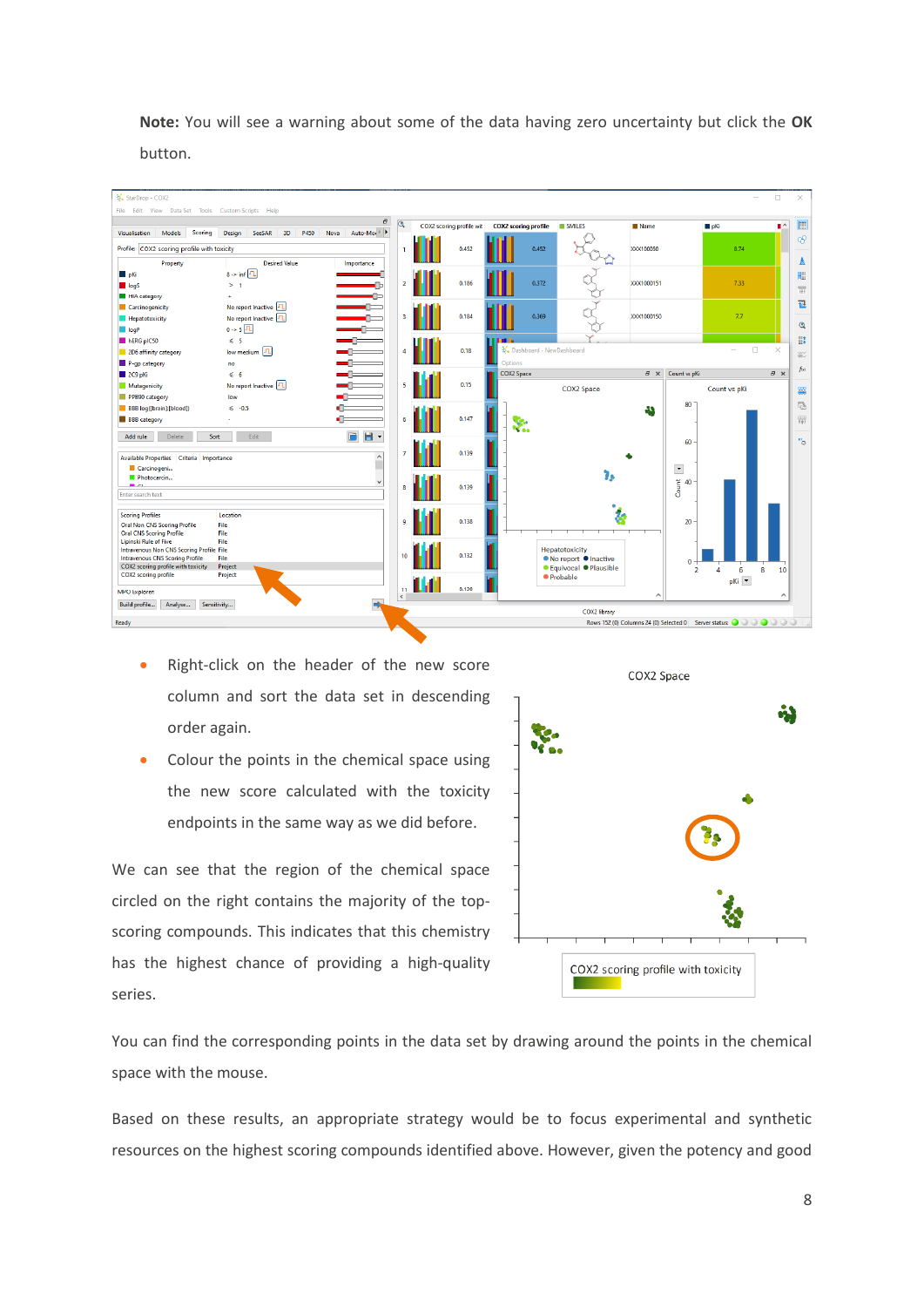properties of some alternative areas of chemistry, these should not be rejected outright. As reflected by their scores, predictions of toxicity and other properties are not definitive, and therefore it would be appropriate to sample a small number of additional compounds for further tests to confirm the predicted hypothesis and avoid missing valuable opportunities due to uncertain data.

#### Compound Design

So far, we have been considering strategies for compound selection, taking into account the risk of toxicity. Now we will illustrate how we can explore strategies to redesign compounds and reduce the risk of toxicity.

• Draw around the cluster of compounds shown to the right to select the corresponding compounds in the data set.

Note that one of the selected compounds is Lumiracoxib. This compound has been withdrawn from the market in several countries, mostly due to hepatotoxicity concerns,



and has never been approved for use in the United States. We can use the interactive designer and the Glowing Molecule™ visualisation to identify the substructures causing alerts and guide efforts to redesign compounds with reduced toxicity risk.

- Minimise the dashboard.
- Change to the **Design** area and select the row containing Lumiracoxib (row 10).

The structure will be copied into the editor in the Design area.

• In the list of predicted properties below the editor, select **Hepatotoxicity** to highlight the structural alert for this endpoint.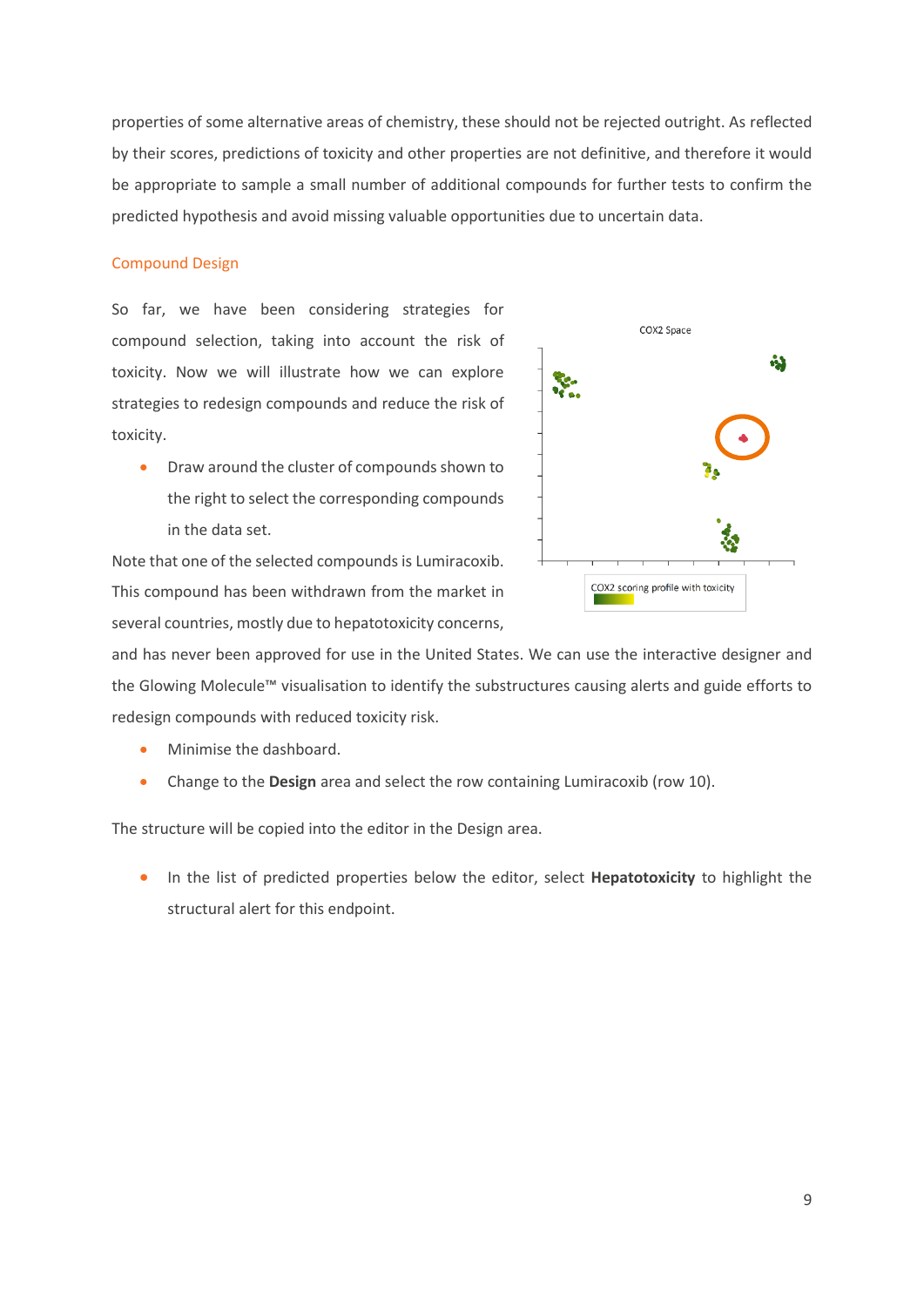| StarDrop - COX2<br>File Edit View Data Set Tools Custom Scripts Help           |                                                                 |                         |               |                             |                      |       |                     |             | $\Box$<br>-                                                                                                                                                       | $\times$                                 |
|--------------------------------------------------------------------------------|-----------------------------------------------------------------|-------------------------|---------------|-----------------------------|----------------------|-------|---------------------|-------------|-------------------------------------------------------------------------------------------------------------------------------------------------------------------|------------------------------------------|
| Design<br>Models<br>Scoring<br>Visualisation                                   | Ð<br>Auto-<br>3D<br>P450<br>SeeSAR<br>Nova                      | $\overline{\mathbf{Q}}$ | with toxicity | <b>COX2</b> scoring profile | COX2 scoring profile |       | <b>SMILES</b>       | <b>Name</b> | $\sim$<br>$p$ Ki                                                                                                                                                  | 圓                                        |
| $+$ $\cdot$<br>$\mathbb{P}$<br>$\odot$<br>$\sim$ 0<br>$\overline{\phantom{a}}$ | Clean<br>Reset                                                  |                         |               | 0.452                       |                      | 0.452 |                     | XXX100050   | 8.74                                                                                                                                                              | - අ<br>Δ                                 |
|                                                                                |                                                                 | $\overline{2}$          |               | 0.275                       |                      | 0.275 |                     | XXX1000154  | 8.77                                                                                                                                                              | 图<br>Ħ<br>但                              |
|                                                                                |                                                                 | -3                      |               | 0.275                       |                      | 0.275 |                     | XXX100096   | 8.46                                                                                                                                                              | ${\bf Q}$                                |
| N                                                                              | C1                                                              | $\boldsymbol{A}$        |               | 0.246                       |                      | 0.246 |                     | XXX1000128  | 8.38                                                                                                                                                              | 詳<br>罷<br>f(x)                           |
|                                                                                |                                                                 | 5                       |               | 0.227                       |                      | 0.227 |                     | XXX100091   | 7.1                                                                                                                                                               | 靐<br>縣                                   |
|                                                                                |                                                                 | 6                       |               | 0.192                       |                      | 0.192 |                     | XXX1000130  | 7.06                                                                                                                                                              | 盟<br>$\overset{\text{\tiny{R1}}}{\circ}$ |
| <b>m</b> togy                                                                  | $\circledcirc$<br>$\hat{\phantom{a}}$<br><b>Results</b><br>4.51 | $\overline{7}$          |               | 0.189                       |                      | 0.189 |                     | XXX10007    | 7.55                                                                                                                                                              |                                          |
| Carcinogenicity<br>Photocarcinogenicity                                        | No report<br>No report                                          | 8                       |               | 0.186                       |                      | 0.372 |                     | XXX1000151  | 7.33                                                                                                                                                              |                                          |
| Chromosome damage<br>Photo-induced chromosome damage                           | No report<br>No report                                          | $\overline{9}$          |               | 0.184                       | <b>THE R</b>         | 0.369 |                     | XXX1000150  | 7.7                                                                                                                                                               |                                          |
| Mutagenicity                                                                   | No report                                                       |                         |               |                             |                      |       |                     |             |                                                                                                                                                                   |                                          |
| Photomutagenicity                                                              | No report                                                       | 10                      |               | 0.18                        |                      | 0.36  |                     | Lumiracoxib | 8.15                                                                                                                                                              |                                          |
| Non-specific genotoxicity                                                      | No report                                                       |                         | Mar           |                             | المنابط              |       | X                   |             |                                                                                                                                                                   |                                          |
| <b>Photo</b><br><b>war specific genotoxicity</b><br>Hepatotoxicity             | <b>NUMBER</b><br>Plausible                                      | $\,$ $\,$               |               |                             |                      |       |                     |             | $\rightarrow$                                                                                                                                                     | $\vee$                                   |
| Ready                                                                          |                                                                 | 桨                       |               |                             |                      |       | <b>COX2 library</b> |             | Rows 152 (0) Columns 24 (0) Selected 1 Server status:<br><br><br><br><br><br><br><br><br><br><br><br><br><br><br><br><br><br><br><br><br><br><br><br><br><br><br> |                                          |

We can use the editor to modify the structure of the carboxymethyl.

• Use the **eraser** tool  $\Box$  to delete the methylene and then use the **bond** tool to join the carboxyl group directly to the phenyl before clicking the **Clean** button, as shown in the sequence below.